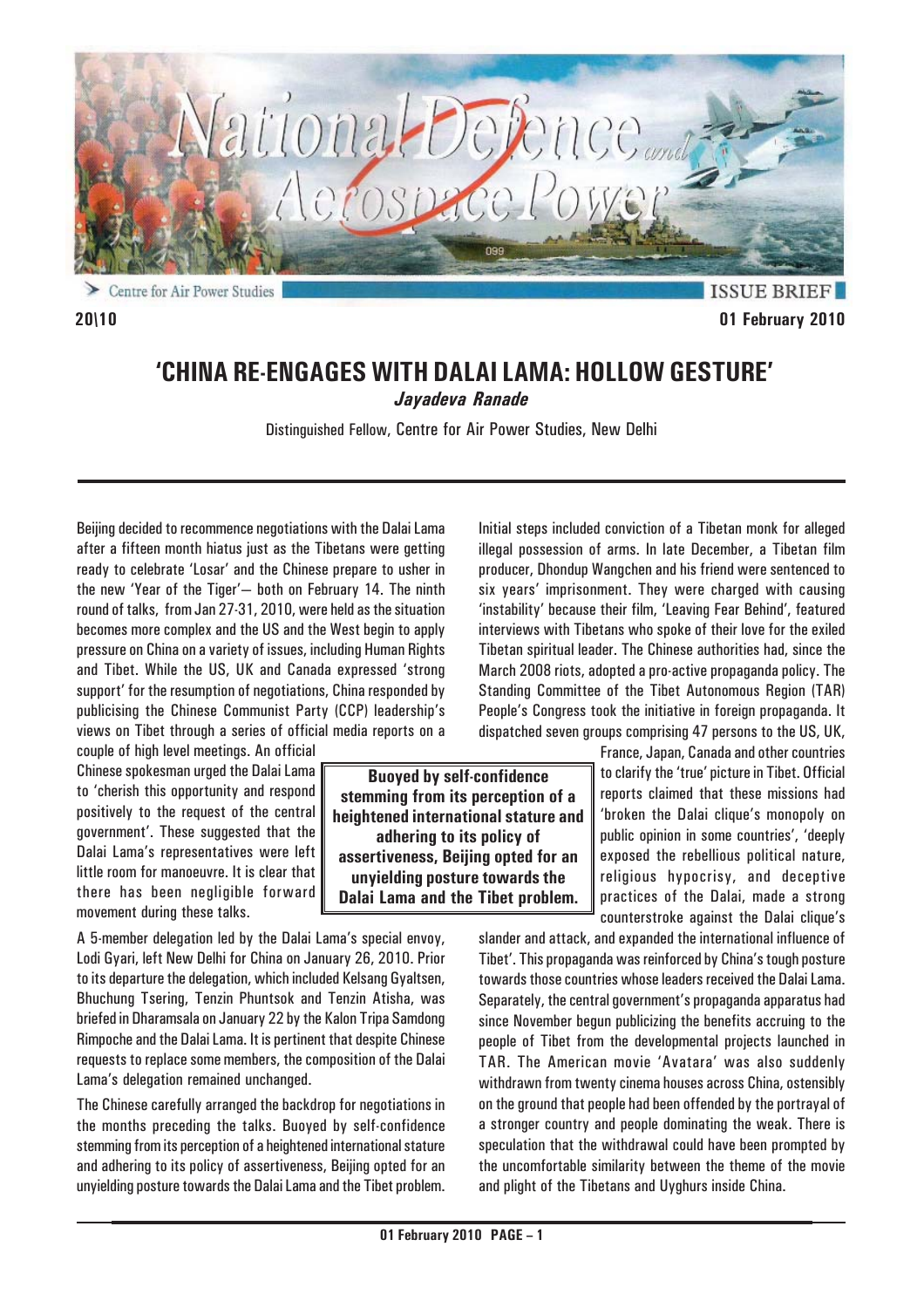### **ISSUE BRIEF**

## Centre for Air Power Studies

There has been no easing of controls internally and armed personnel continue to patrol cities in the Tibet Autonomous Region (TAR) and Tibetan majority areas elsewhere in the neighbouring provinces. A report in China's official media, commenting on the People's Liberation Army (PLA)'s annual

**A report in China's official media, commenting on the People's Liberation Army (PLA)'s annual troop rotation in Tibet, revealed that authorities could now send troops directly to various locations inside Tibet from the Chinese mainland facilitating control.**

troop rotation in Tibet, revealed that authorities could now send troops directly to various locations inside Tibet from the Chinese mainland facilitating control. The drive to ensure compliance with the policy to register the qualifications of monks, nuns and 'living Buddhas' has been intensified in recent months. Websites operated by NGOs and cadres with more liberal viewpoints, associated with the late Party General Secretary Hu Yaobang and Vice Premier Xi Zhongxun, father of Chinese Vice President Xi Jinping, were also shut down in the past few months as the conservative viewpoint on handling minorities began to gain ascendance.

The enlarged meeting of the Politburo of the CCP Central Committee (CC), convened in Beijing on January 8 to discuss Tibet, is significant. This was the first such meeting held in nine years. It was also the first time the Politburo met to discuss Tibet since the riots in March 2008. The importance of the meeting is easily gauged from the fact that Hu Jintao, who combines the posts of CCP CC General Secretary, Chairman of the Central Military Commission and China's President, presided over the meeting and Premier Wen Jiabao, Vice President Xi Jinping, widely tipped to be Hu Jintao's successor, and Li Keqiang, tipped to take over as the next Premier, attended. The policies adopted at this meeting have, therefore, been endorsed by the successor leadership. This includes the new appointments in TAR.

At this meeting Hu Jintao launched a rare personal attack on the 74-year old Dalai Lama. He has normally avoided such direct attacks. In his speech at the Politburo meeting,

Hu Jintao accused the exiled Tibetan leader of engaging in 'Tibetan independence' activities and 'sabotaging' social stability in the Tibetan region. He warned that his government would take 'substantial measures' to ensure 'normal order' of Tibetan Buddhism in Tibet. In an unusually candid admission of the existing discontent in Tibet and influence exerted by the Dalai Lama,

**In his speech at the Politburo meeting, Hu Jintao accused the exiled Tibetan leader of engaging in 'Tibetan independence' activities and 'sabotaging' social stability in the Tibetan region. He warned that his government would take 'substantial measures' to ensure 'normal order' of Tibetan Buddhism in Tibet.**

Hu Jintao said that Tibet faced 'special contradictions between people of all ethnic groups and separatist forces led by the Dalai clique'. Acknowledging the seriousness of the problem, he said 'these contradictions had made leapfrog development and lasting stability major themes of the work

on Tibet'. Hu Jintao exhorted the TAR Government to prevent and strike at 'penetration and sabotage' by 'Tibetan independence' separatists to 'safeguard social stability, the socialist legal system, national unity and ethnic solidarity'.

This Politburo meeting was followed by convening of the TAR People's Congress from January 10-15, 2010, where Beijing unveiled policies heralding tougher and more stringent controls over Tibet and Tibetans. Most obvious was the appointment of Padma Choling as Governor of TAR. This was promptly noticed by the Dalai Lama's establishment in Dharamsala. 58-year old Padma Choling, who served seventeen years in the People's Liberation Army (PLA) from 1969-86 in the Tibet and Qinghai provinces and was TAR Deputy Governor since 2003, is reputed to be tough. He served as Secretary of the Party cell in the important TAR Party General Office when Hu Jintao was TAR Party Secretary from 1988-92 and has easy access to the Chinese President. He has been responsible for law and order in TAR since the 2000s and earned a reputation as a hard-line enforcer of Beijing's tough policy against the 'three evil forces', namely separatism, terrorism and religious extremism. In a six minute press interview on the day of his appointment, publicized by the official news agency 'Xinhua', Padma Choling declared that 'stability is of overwhelming importance'. He added 'we will firmly oppose all attempts at secession, safeguard national unification and security, and maintain unity among different ethnic groups in Tibet'. Padma Choling replaced 62-year old Qiangba Phuncog,

who has been appointed head of the TAR Regional People's Congress. Qiangba Phuncog was TAR Governor during the March 2008 riots and has apparently been blamed for ineffective handling of the riots.

Padma Choling's appointment will reinforce the policy being pursued by Zhang Qingli, the all powerful TAR Party Secretary. Zhang Qingli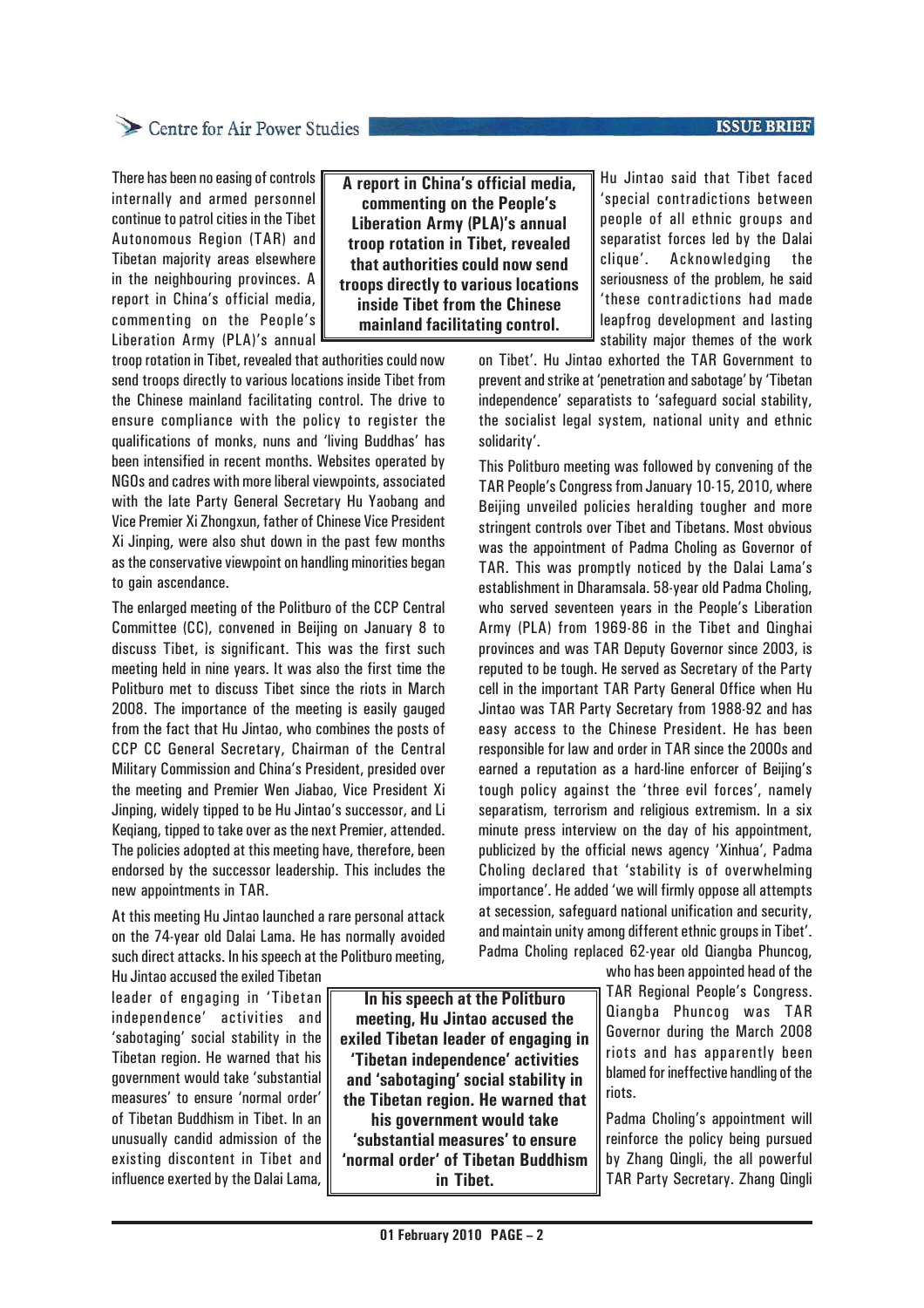### **ISSUE BRIEF**

also has a PLA background and is a hardliner. Just after the March 2008 riots in the Tibetan region, he was severely critical of the Dalai Lama and had described him as 'a wolf in monk's clothes' and 'a devil with a human face, but the heart of a beast'.

These meetings were followed by a

high-level Tibet Planning Conference held in Beijing from January 18-20, 2010, which was also attended by Chinese President Hu Jintao. The meeting, the fifth ever held and attended by 362 persons including delegates from all Tibetan areas in China, approved a massive development package for TAR as well as Tibetan areas in the adjoining provinces of Sichuan, Yunnan, Gansu and Qinghai. These areas were among those where rioting occurred in March 2008. The decision confirms that the Chinese leadership continues to be of the view that development and improvement in peoples' living standards will negate the Dalai Lama's influence and co-opt the Tibetans into accepting Chinese rule.

Hu Jintao described the slogan for the conference as 'Chinese characteristics, Tibetan flavour' (zhongguo tese, xizang tedian). Xinhua highlighted that Beijing had invested in excess of US\$ 45.6 billion since 2001 in TAR and that it's GDP in 2009 is estimated at US\$ 6.4 billion. Hu Jintao promised TAR an influx of investment, technology and experts and fixed the target for growth of its GDP at 12 per cent. Schemes for TAR envisaged in the Twelfth Five Year Plan (2011-2015) focus on infrastructure, tourism, mining and manufacturing. Shares of the few construction, mining and transport companies that operate in the TAR and are listed on the Shanghai Stock Exchange promptly registered a sharp rise.

Projects include construction of Nagqu airfield situated at 4,436 metres above sea level at a cost of US\$ 263.5 million. A circular subsequently issued by the Civil Aviation

Administration of China (CAAC) on January 25 disclosed that 59 airports are being 'reconstructed' in the Region. It added that while only Lhasa, Qamdo and Nyingchi are currently linked with nineteen cities in the mainland and Kathmandu, the new airport in Nyingri Prefecture will become operational later this year. Separately, the People's Liberation Army Air Force (PLAAF) was credited with building the airports at Bangda, Ali and Kanding, described as among

**The reference to 'southern Tibet' clearly signals that the Dalai Lama has been again castigated for stating that Arunachal Pradesh is part of India. During the border negotiations with India, the Chinese have cited the sentiments of the Tibetan people as justification for their claim on Tawang and the Dalai Lama's statement, that Tawang is part of India, undercuts that argument.**

**Just weeks before commencement of the talks, the People's Daily on Jan 22 criticised the Dalai Lama for describing himself as a 'son of India' and sought to portray that he had ignored the interests of the Tibetans and China, his motherland.** the highest in the world.

Beijing's concerns and stance it would adopt during the talks with the Dalai Lama's representatives was evident in articles in the authoritative Party newspaper 'People's Daily', its Tibetan version and its subsidiary the 'Global Times'.

Just weeks before commencement of the talks, the People's Daily on Jan 22 criticised the Dalai Lama for describing himself as a 'son of India' and sought to portray that he had ignored the interests of the Tibetans and China, his motherland. It accused him of forgetting that 'Chinese Buddhism (had) played a very important role in the formation and development of Tibetan Buddhism and the Sakyamuni statue in the Jokhang Temple was taken to Tibet by Princess Wenchang of the Tang Dynasty….'. The China-India border dispute was brought into the spotlight by a People's Daily article. The day the Dalai Lama's representatives arrived in Changsha (Hunan Province), a People's Daily (Jan 27) article raised the issue of Arunachal Pradesh and questioned the Dalai Lama's loyalty to Tibetans. It asked 'will a guy who betrayed southern Tibet to India really care about the well-being of the Tibet people'. At the previous round of talks the Chinese had severely castigated the Dalai Lama for stating that Arunachal Pradesh was part of India. Later on Jan 30 the English-language 'Global Times', in an uncompromising editorial, cautioned that 'at the age of 75, time is not on the side of the Dalai Lama'. It claimed that China's 'progress had impressed the world' and that the Dalai Lama for 'his own sake needs to make the most of the opportunity provided by the current round of talks with the central government.' Progress, it asserted, is possible only when he gives up 'Tibetan independence', eschews separatist activities and acknowledges that Tibet is an inalienable part of China. The editorial attributed the West's

> support to the 'Dalai clique' to 'mystification' of the issue and said 'more westerners have come to realise that supporting the Dalai Lama will be in vain and do them no good'. In conclusion the editorial warned that 'any unrealistic request from the Dalai Lama could only further delay his desire to end the 51-year old exile and return home'.

The Chinese side comprised virtually the same set of officials